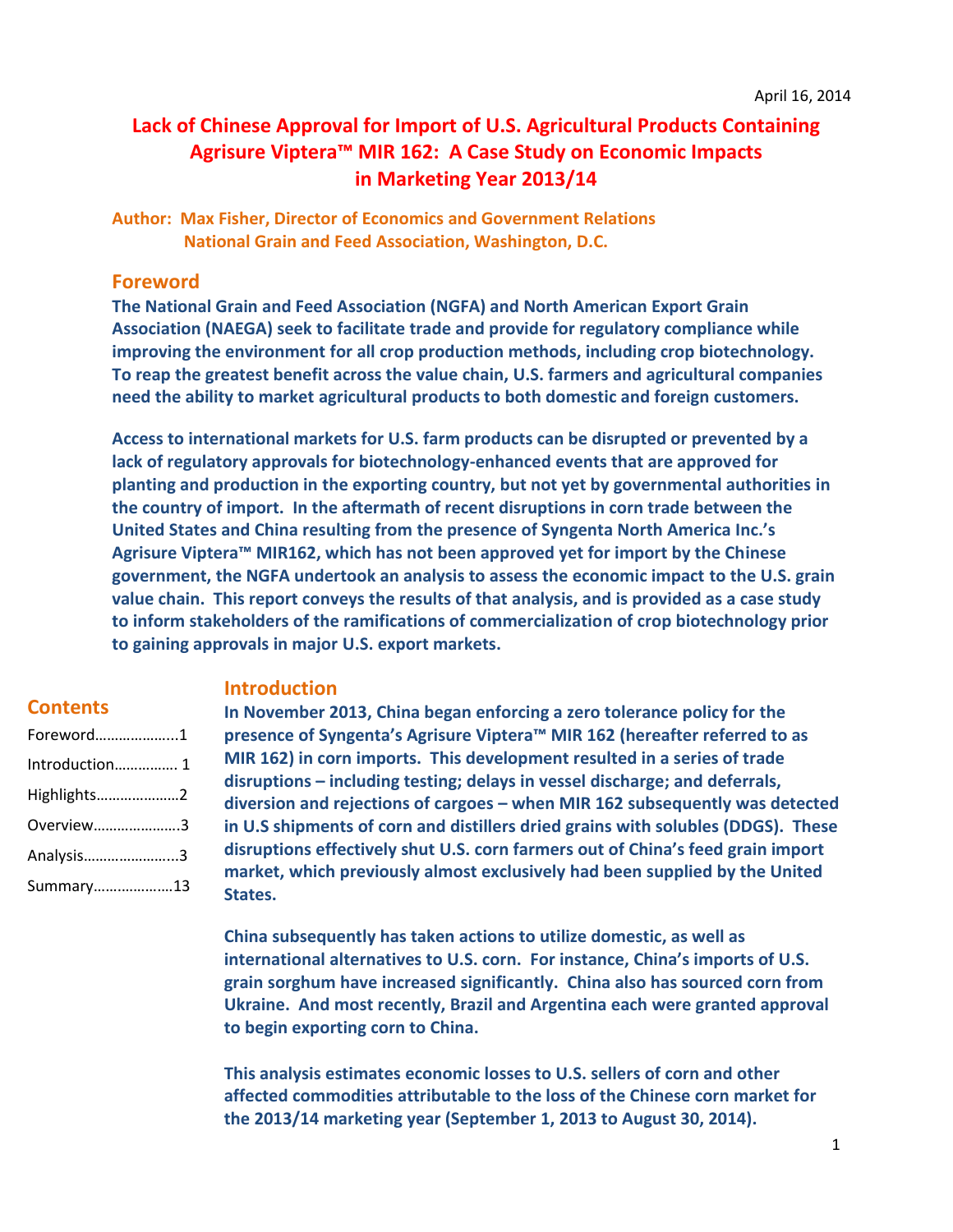# **Highlights**

- **U.S. corn exports to China have been disrupted as a result of China's enforcement of zero import tolerance for MIR 162. The disruption, tied to positive detections of MIR 162 that began in November 2013, has virtually halted U.S. corn trade with China. In addition, U.S. trade with China DDGS and other U.S. crops is being conducted in a riskier market environment.**
- **China's corn import rejections before and after discharge, as reported to NGFA on an aggregated basis by U.S. exporters for purposes of this analysis, amount to a combined 1.45 million metric tons (mmt), substantially greater than the 908,800 metric tons (mt) reported most recently by the Chinese government.**
- **The U.S. Department of Agriculture's (USDA) 2013/14 marketing year corn import projection for China was reduced from 7 mmt to 5 mmt in January 2014. Based upon export sales commitment data from USDA, the United States was anticipated to be the principal corn exporter to China. However, fulfilled exports of U.S. corn, as reported for purposes of this analysis by U.S. exporters, total only 1.23 mmt.**
- **The negative price impact of this trade disruption has not been confined to U.S. corn prices. Other sectors of the U.S. grain value chain also have been affected negatively, including most notably DDGS and the soybean complex because of the substitutability of corn, DDGS and soybean meal in livestock and poultry rations, as well as the increased risk of detecting MIR 162 in U.S. DDGS and soybean shipments to China.**
- **Financial losses stemming from MIR 162-induced trade disruptions continue to mount. Losses to the U.S. corn, DDGS and soybean sectors of the U.S. grain industry are estimated to range from \$1 billion to \$2.9 billion.**
- **Regaining and maintaining access to the Chinese import market is critically important to both the short-and long-term prospects for U.S. agriculture, given the current size and projected growth in China's imports of corn, DDGS and soybeans. USDA currently forecasts China's corn imports to increase from 2.7 mmt in 2012 to 22 mmt by 2023, which would account for nearly half the projected growth in world corn trade. Figure 1 displays China's imports over the last 15 years and USDA's 10-year projection of rising demand.**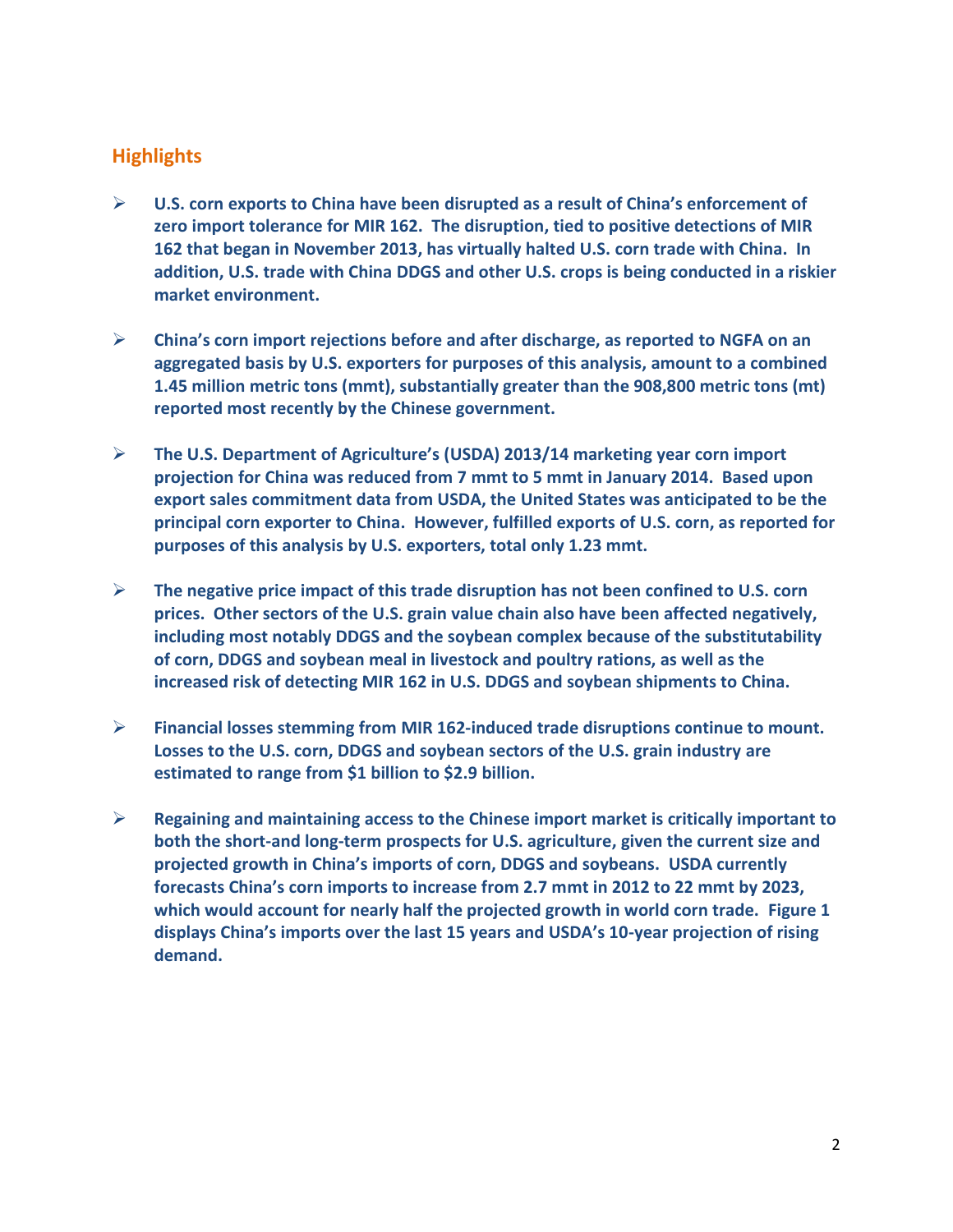

# **Overview**

Since mid-November 2013, China has enforced a zero tolerance for Syngenta's MIR 162 because of the trait's lack of approval for import. Consequently, the brisk corn trade that existed previously between the United States and China came to a halt, and other costly actions began to occur, such as testing of shipments; delays in discharge; and deferrals, diversions and rejections of cargoes. Further, a serious adverse economic impact on U.S. DDGS trade began in December that included the rejection of at least 2,000 mt. Moreover, a concurrent downward pressure was exerted on soybean meal prices and U.S. soybean exports.

# **Analysis**

This analysis quantifies the economic losses sustained by U.S. corn exporters, describes impacts on the DDGS market and soybean complex, and projects impacts on the rest of the U.S. agricultural economy during the 2013/14 corn and soybean marketing year. This analysis is based upon the assumption that adverse economic impacts associated with shipment disruptions – and the ensuing decline in U.S. prices for corn, DDGS, soybean meal, soybeans and related products – have not been offset by Syngenta, given its stated unwillingness to do so.

# **U.S. Supply and Demand for Corn and DDGS**

For a perspective on the importance of exports to both the U.S. corn and DDGS markets, supply and demand balance sheets are included in Tables 1 and 2. For the marketing years encompassing 2006/07 through 2013/14, exports have averaged 14% of total corn demand and 20% of total DDGS demand. After corn exports lost market share to more inelastic ethanol demand following the drought-reduced 2012 crop, exports rebounded in 2013/14 and have been instrumental in sustaining U.S. corn market prices above break-even levels for producers.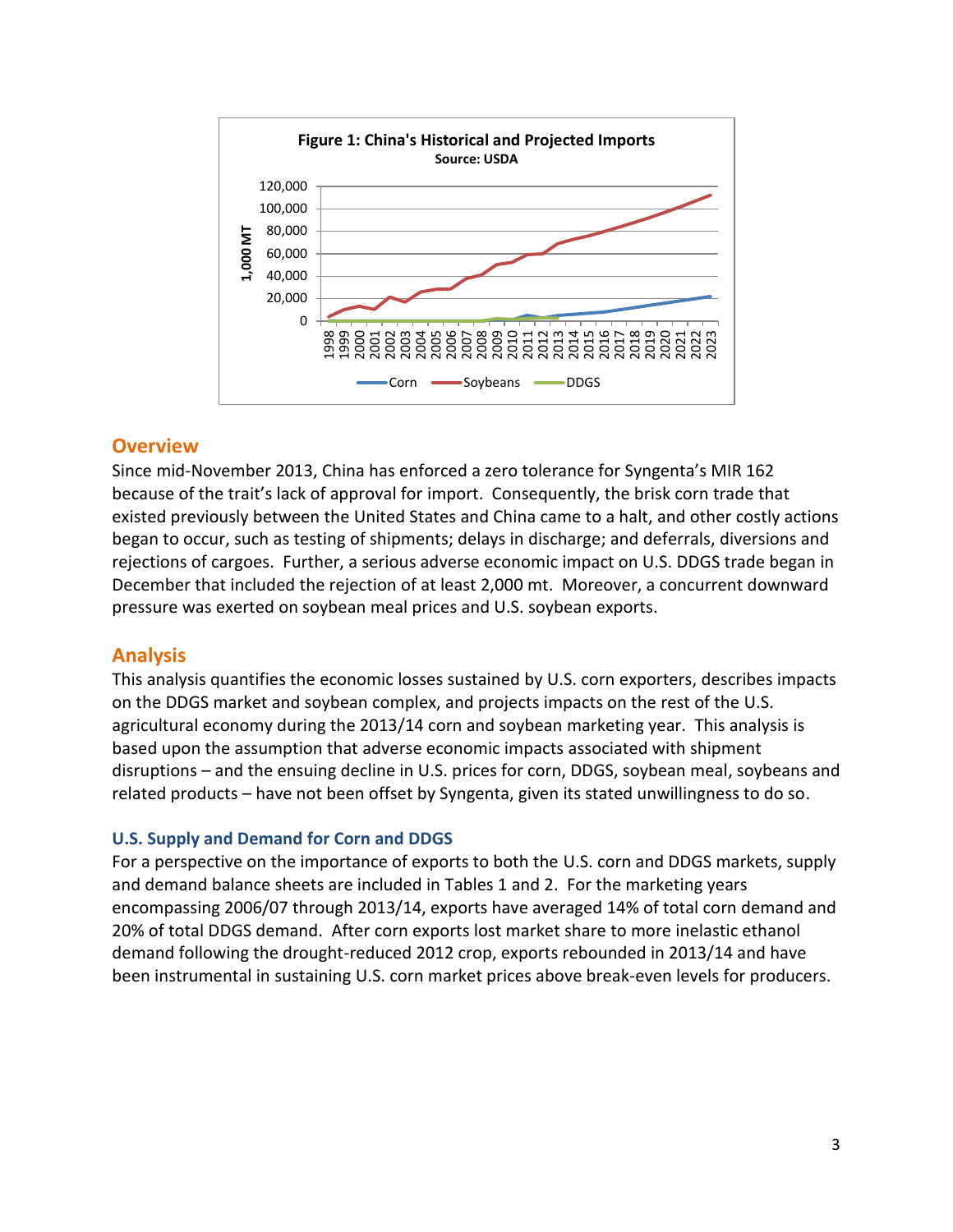| Item                     | 2006/07 | 2007/08 | 2008/09 | 2009/10 | 2010/11 | 2011/12 | 2012/13 | 2013/14 |  |
|--------------------------|---------|---------|---------|---------|---------|---------|---------|---------|--|
|                          |         |         |         |         |         |         |         |         |  |
| Beginning stocks         | 1,967   | 1,304   | 1,624   | 1,673   | 1,708   | 1,128   | 989     | 821     |  |
| Production               | 10,531  | 13,038  | 12,092  | 13,092  | 12,447  | 12,360  | 10,780  | 13,925  |  |
| Imports                  | 12      | 20      | 14      | 8       | 28      | 29      | 162     | 35      |  |
| <b>Total Supply</b>      | 12,510  | 14,362  | 13,729  | 14,774  | 14,182  | 13,517  | 11,932  | 14,781  |  |
|                          |         |         |         |         |         |         |         |         |  |
| Feed & residual          | 5,540   | 5,858   | 5,182   | 5,126   | 4,799   | 4,557   | 4,335   | 5,300   |  |
| Food, seed, & industrial | 3,541   | 4,442   | 5,025   | 5,961   | 6,426   | 6,428   | 6,044   | 6,400   |  |
| Ethanol and by-products  | 2,119   | 3,049   | 3,709   | 4,591   | 5,019   | 5,000   | 4,648   | 5,000   |  |
| Domestic use             | 9,081   | 10,300  | 10,207  | 11,087  | 11,225  | 10,985  | 10,379  | 11,700  |  |
| Exports                  | 2,125   | 2,437   | 1,849   | 1,979   | 1,830   | 1,543   | 731     | 1,625   |  |
| <b>Total Demand</b>      | 11,207  | 12,737  | 12,056  | 13,066  | 13,055  | 12,528  | 11,111  | 13,325  |  |
|                          |         |         |         |         |         |         |         |         |  |
| <b>Ending stocks</b>     | 1,304   | 1,624   | 1,673   | 1,708   | 1,128   | 989     | 821     | 1,456   |  |

**Table 1: U.S. supply and demand for corn (million bushels) 1/**

1/ As of March 2014.

**Table 2: U.S. supply and demand for DDGs (1,000 metric tons) 1/**

| Year    | <b>Production 2/</b> | <b>Exports</b><br><b>Imports</b> |                      | <b>Domestic Use</b> |
|---------|----------------------|----------------------------------|----------------------|---------------------|
|         | -Supply-             |                                  | -Demand <sub>'</sub> |                     |
| 2013/14 | 38,555               | <b>NA</b>                        | <b>NA</b>            | <b>NA</b>           |
| 2012/13 | 35,841               | 414                              | 8,195                | 28,060              |
| 2011/12 | 38,555               | 351                              | 7,581                | 31,325              |
| 2010/11 | 38,702               | 429                              | 8,286                | 30,845              |
| 2009/10 | 35,402               | 409                              | 8,279                | 27,531              |
| 2008/09 | 28,600               | 251                              | 4,969                | 23,883              |
| 2007/08 | 23,511               | 145                              | 3,921                | 19,735              |
| 2006/07 | 16,340               | 191                              | 1,780                | 14,751              |

1/ As of March 2014.

2/ Assumes 17 pounds of DDGs per bushel of corn used for ethanol.

## **U.S. Corn and DDGS Exports**

According to USDA forecasts, U.S. corn exports to China currently are projected to reach 22 mmt by 2023, accounting for nearly half the projected growth in total world corn trade. Of course, there is no guarantee that the United States will be the principal exporter to this potentially dynamic market. Other corn exporting nations, such as Ukraine, are capable of replacing the United States as the principal exporter to China if issues such as unapproved biotech traits continue to disrupt trade between the United States and China.

Annual U.S. corn exports to primary destinations are shown in Table 3. As of December 2013, USDA projected Chinese imports for 2013/14 to reach 7 mmt. However, USDA in January 2014 reduced its projection to 5 mmt in response to the halt in corn trade between the United States and China. According to USDA's Foreign Agricultural Service (FAS), U.S. corn export commitments to China for the 2013/14 marketing year as of March 20, 2014 amount to 4.1 mmt, down from 4.695 mmt in mid-November 2013 when the export rejections began.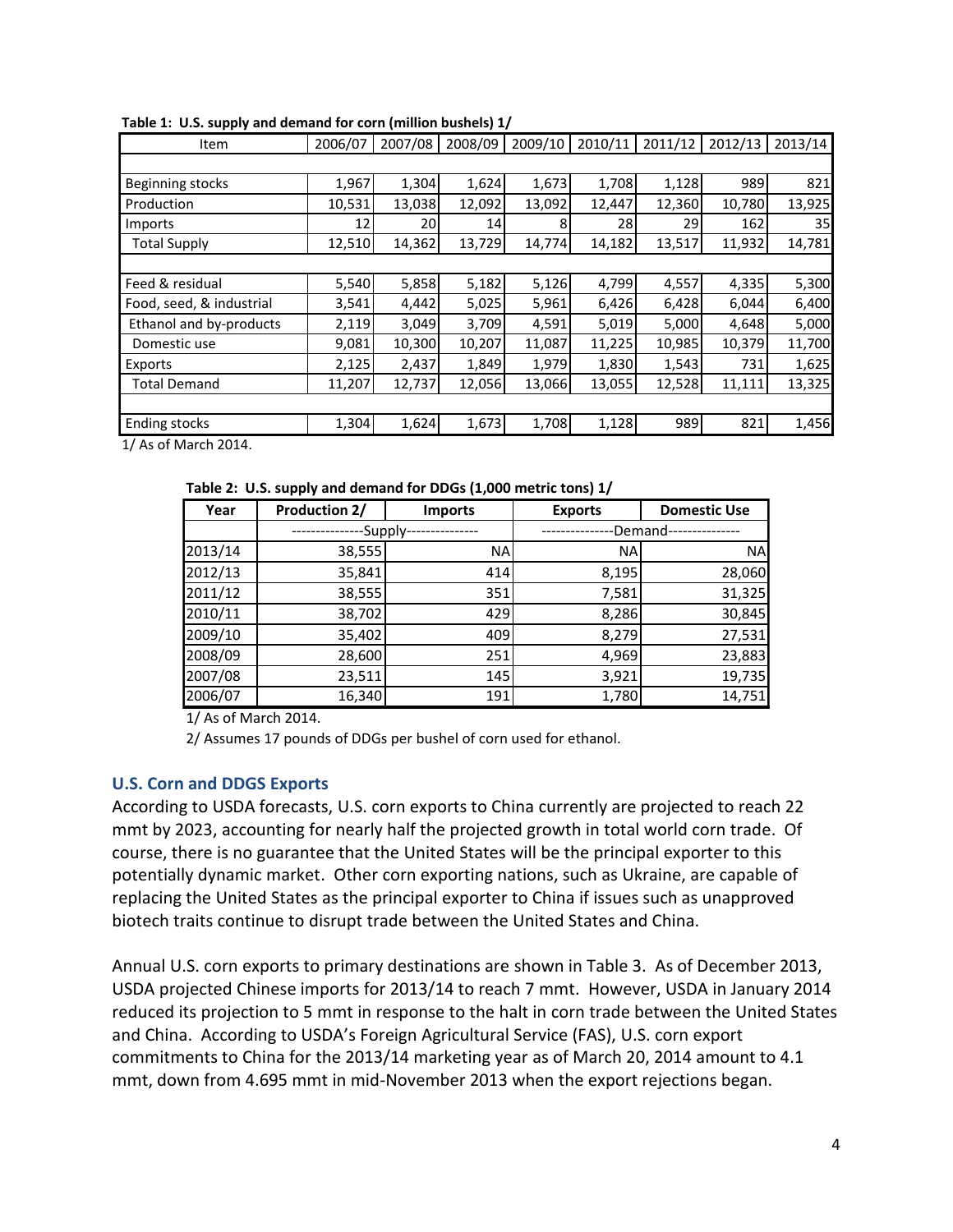Further downward revisions for corn export commitments are anticipated because of the halt in U.S. corn trade with China.

| Country/region   | 2006/07 | 2007/08 | 2008/09 | 2009/10 | 2010/11 | 2011/12 | 2012/13 | 2013/14 |
|------------------|---------|---------|---------|---------|---------|---------|---------|---------|
| Japan            | 15,109  | 14,689  | 15,519  | 15,128  | 13,914  | 11,518  | 6,866   |         |
| Mexico           | 8,768   | 9,818   | 7,841   | 8,253   | 7,483   | 10,182  | 4,581   |         |
| China (Mainland) | 49      | 9       | 90      | 1,199   | 980     | 5,146   | 2,417   |         |
| Venezuela        | 515     | 974     | 1,204   | 1,106   | 856     | 1,336   | 1,078   |         |
| China (Taiwan)   | 4,329   | 3,844   | 3,609   | 3,181   | 2,737   | 1,553   | 528     |         |
| Canada           | 2,050   | 3,140   | 1,842   | 2,098   | 958     | 870     | 469     |         |
| South Korea      | 4,043   | 8,556   | 5,196   | 7,076   | 6,123   | 3,564   | 451     |         |
| Saudi Arabia     | 418     | 1,053   | 504     | 755     | 576     | 362     | 346     |         |
| Cuba             | 538     | 810     | 684     | 583     | 454     | 475     | 274     |         |
| Jamaica          | 255     | 248     | 236     | 234     | 283     | 253     | 243     |         |
| Other            | 17,914  | 18,773  | 10,240  | 10,657  | 12,118  | 3,924   | 1,326   |         |
| Total            | 53,987  | 61,913  | 46,965  | 50,270  | 46,481  | 39,182  | 18,579  | 41,277  |

**Table 3: U.S. exports of corn (1,000 metric tons) 1/**

1/ Marketing year is September - August. Source: Bureau of the Census/Foreign Trade Statistics for 2006/07 - 2012/13. 2/ World Agricultural Supply and Demand Estimate (WASDE) projection as of March 2014.

U.S. corn exports to China had gained significantly over the last five marketing years, as depicted in Figure 2. However, corn trade between the United States and China declined drastically in January 2014 after the trade disruption resulting from detection of MIR 162. USDA projects the upward trend to resume in the out years, contingent upon renewal of corn trade between the United States and China.



Trade between the United States and China is perhaps even more important as a share of demand to the DDGS market than to the corn market. Beginning in 2009/10, China became the largest customer for U.S. DDGS, and has imported 2.541 mmt during the first five months of the 2013/14 marketing year (Table 4). USDA does not forecast DDGS exports. However, based upon the pace through January 2014, U.S. DDGS exports to China could exceed 6 mmt for 2013/14, more than twice the previous record level.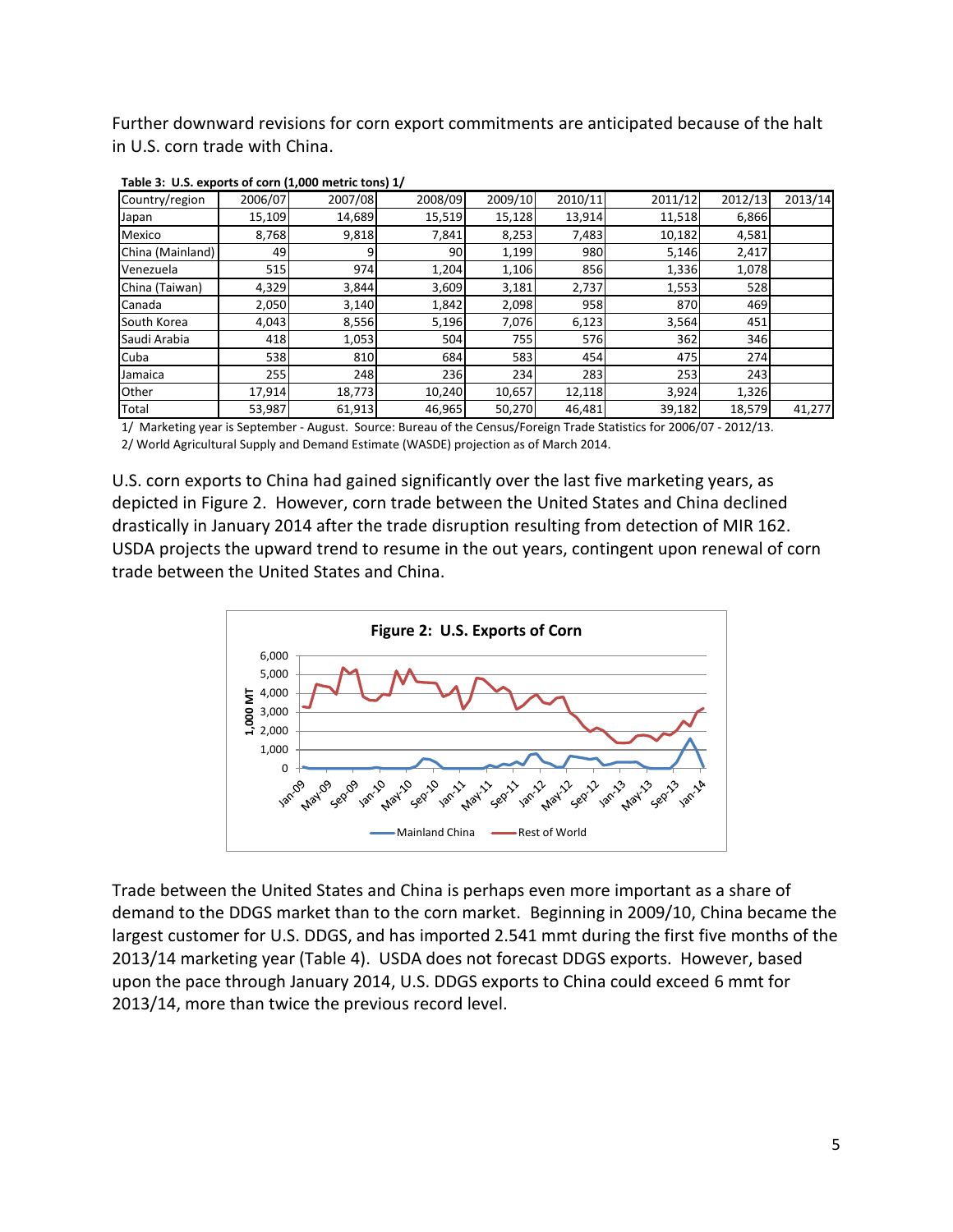| Country/region   | 2006/07 | 2007/08 | 2008/09 | 2009/10 | 2010/11 | 2011/12 | 2012/13 | 2013/14 |
|------------------|---------|---------|---------|---------|---------|---------|---------|---------|
| China (Mainland) |         |         | 98      | 2,177   | 1,588   | 2,228   | 2,808   | 2,541   |
| Mexico           | 608     | 1,001   | 1,387   | 1,613   | 1,823   | 1,534   | 1,277   |         |
| Canada           | 190     | 683     | 714     | 1,078   | 882     | 647     | 524     |         |
| Japan            | 79      | 151     | 211     | 229     | 285     | 338     | 398     |         |
| South Korea      | 88      | 176     | 279     | 351     | 385     | 377     | 376     |         |
| Vietnam          | 48      | 101     | 184     | 383     | 455     | 456     | 374     |         |
| Turkey           | 18      | 403     | 380     | 553     | 41      | 122     | 298     |         |
| European Union-  | 204     | 168     | 117     | 265     | 723     | 138     | 286     |         |
| Thailand         | 51      | 130     | 270     | 283     | 269     | 179     | 254     |         |
| China (Taiwan)   | 126     | 173     | 179     | 150     | 192     | 240     | 228     |         |
| Other            | 368     | 930     | 1,150   | 1,198   | 1,643   | 1,322   | 1,371   | 2,152   |
| Total            | 1,780   | 3,921   | 4,969   | 8,279   | 8,286   | 7,581   | 8,195   | 4,694   |

#### **Table 4: U.S. exports of DDGs (1,000 metric tons) 1/**

2/ Monthly Sales for September 2013 - January 2014. 1/ Marketing year is September - August. Source: Bureau of the Census/Foreign Trade Statistics for 2006/07 - 2012/13.

Figure 3 illustrates China's importance to the DDGS market. In the last half of 2013, China was importing more DDGS from the United States than all other countries combined. However, after the trade disruption attributable to detection of MIR 162, U.S. DDGS exports to China declined in January 2014.



#### **Weekly Corn Exports and Inspections for 2013/14**

The FAS reports weekly U.S. export sales for corn and issues weekly updates to reflect the actual final destination of shipments. As can be viewed in Table 5, U.S. weekly corn exports to China for 2013/14 reached 2.592 mmt by January 2, 2014, but almost flat lined thereafter because of shipment diversions, cancellations and deferrals. Since December 2013, FAS has been reducing accumulated exports to China, and likely will continue to make downward adjustments to reflect U.S. exports that failed to materialize.

Total U.S. corn export commitments to China, which consist of accumulated exports plus outstanding sales, were 4.695 mmt in mid-November 2013 when the rejections began. But those commitments by March 20, 2014 had decreased to 4.053 mmt because of shipment diversions and cancelled sales triggered by the response to detections of MIR 162. USDA's import projection for China was 7 mmt in December 2013, dropped to 5 mmt in January 2014 and may decline further unless other foreign corn exporters displace the lost U.S. exports.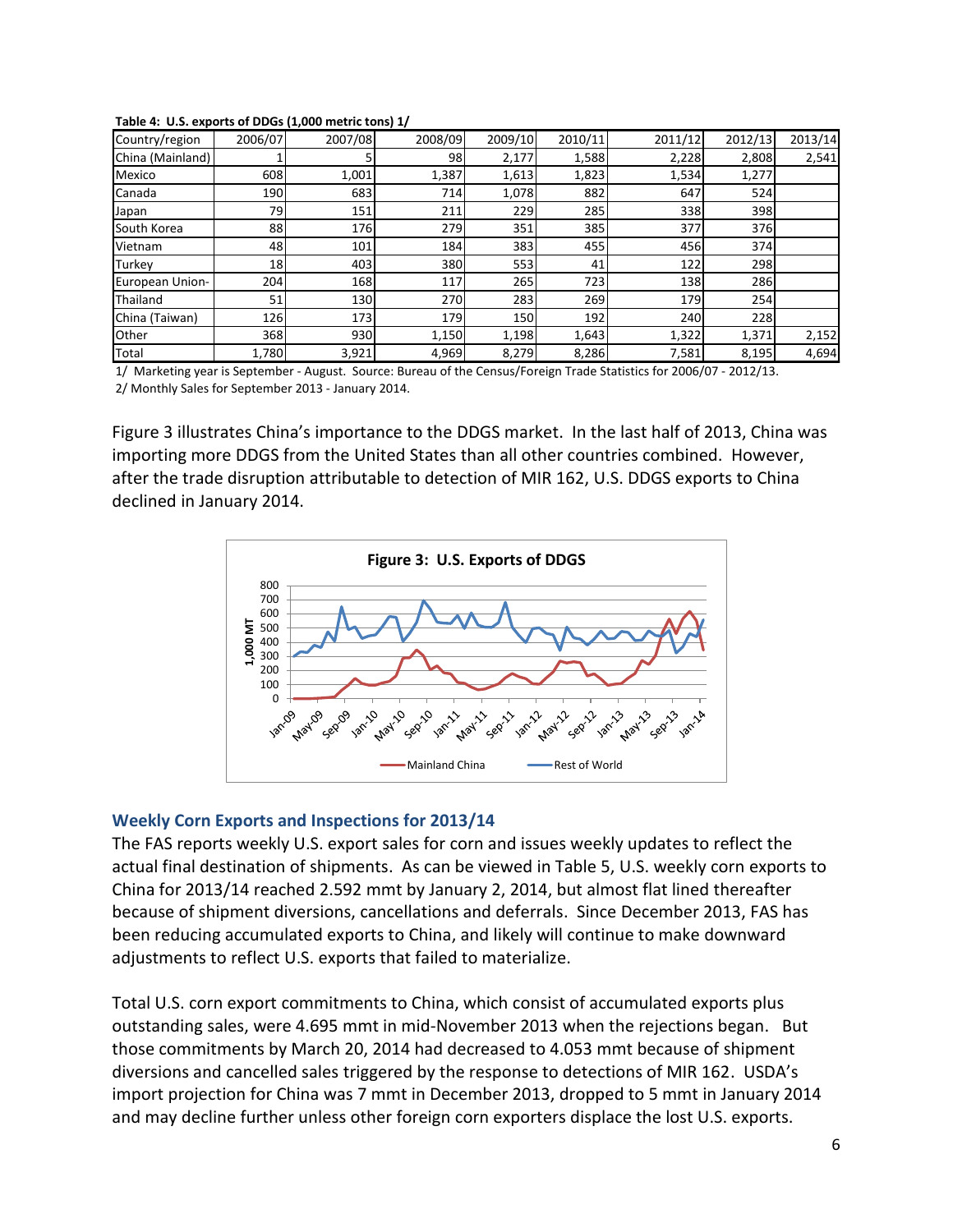|             | Weekly         | <b>Accumulated</b> | Outstanding  |                    |                  | <b>Total</b>       |
|-------------|----------------|--------------------|--------------|--------------------|------------------|--------------------|
| <b>Date</b> | <b>Exports</b> | <b>Exports</b>     | <b>Sales</b> | <b>Gross Sales</b> | <b>Net Sales</b> | <b>Commitments</b> |
| 3/20/14     | $\Omega$       | 2,670              | 1,383        | 8                  | $-10$            | 4,053              |
| 3/13/14     | $\mathbf 0$    | 2,670              | 1,392        | 69                 | 69               | 4,062              |
| 3/6/14      | 0              | 2,670              | 1,323        | 57                 | $-117$           | 3,993              |
| 2/27/14     | 1              | 2,670              | 1,439        | 110                | $-71$            | 4,109              |
| 2/20/14     | 11             | 2,669              | 1,512        | 0                  | $-3$             | 4,181              |
| 2/13/14     | $\mathbf 0$    | 2,658              | 1,525        | 3                  | $-19$            | 4,184              |
| 2/6/14      | 6              | 2,658              | 1,544        | $\boldsymbol{0}$   | $-228$           | 4,202              |
| 1/30/14     | 6              | 2,652              | 1,778        | 234                | $-72$            | 4,430              |
| 1/23/14     | 14             | 2,646              | 1,856        | $\overline{2}$     | $\mathbf 0$      | 4,503              |
| 1/16/14     | 14             | 2,632              | 1,871        | 77                 | 76               | 4,503              |
| 1/9/14      | 26             | 2,618              | 1,809        | $\mathbf 0$        | $-170$           | 4,427              |
| 1/2/14      | 93             | 2,592              | 2,004        | 70                 | $-57$            | 4,597              |
| 12/26/13    | 155            | 2,500              | 2,154        | 66                 | $-116$           | 4,654              |
| 12/19/13    | 141            | 2,345              | 2,425        | 74                 | $-44$            | 4,770              |
| 12/12/13    | 245            | 2,203              | 2,610        | 9                  | 124              | 4,814              |
| 12/5/13     | 135            | 1,958              | 2,732        | 118                | $-124$           | 4,690              |
| 11/28/13    | 277            | 1,823              | 2,991        | 61                 | 52               | 4,814              |
| 11/21/13    | 209            | 1,546              | 3,216        | 135                | 67               | 4,762              |
| 11/14/13    | 163            | 1,337              | 3,357        | 11                 | 145              | 4,695              |
| 11/7/13     | 121            | 1,174              | 3,375        | 74                 | 116              | 4,550              |
| 10/31/13    | 76             | 1,053              | 3,381        | 241                | 172              | 4,434              |
| 10/24/13    | 499            | 977                | 3,285        | 491                | 598              | 4,262              |
| 10/17/13    | $\mathbf 0$    | 478                | 3,186        | 0                  | 0                | 3,664              |
| 10/10/13    | $\overline{0}$ | 478                | 3,186        | $\mathbf 0$        | $\Omega$         | 3,664              |
| 10/3/13     | 185            | 478                | 3,186        | 171                | 231              | 3,664              |
| 9/26/13     | 115            | 294                | 3,140        | 3                  | 115              | 3,433              |
| 9/19/13     | 119            | 179                | 3,140        | 76                 | 131              | 3,318              |
| 9/12/13     | 60             | 60                 | 3,128        | 10                 | 65               | 3,188              |
| 9/5/13      | $\overline{0}$ | $\pmb{0}$          | 3,123        | 129                | $\boldsymbol{6}$ | 3,123              |

**Table 5: Weekly corn export sales to China (1,000 metric tons)**

Source: Foreign Agricultural Service

USDA's Federal Grain Inspection Service (FGIS) performs official inspections of U.S. corn shipments for export. Unlike FAS's weekly export sales reports, the FGIS inspection data is not corrected based upon actual export destinations. Rather, FGIS data reflects the intended export destination. As shown in Table 6, inspections for U.S. corn intended for export to China for 2013/14 were 3.922 mmt as of March 20, 2014. After a strong inspection pace during the first four months of the 2013/14 marketing year, inspections at the Gulf ceased as of December 12, 2013. Meanwhile, inspections of U.S. export corn shipments at Pacific Northwest ports continued for a while longer, but ceased as of January 9, 2013. U.S. corn trade with China has been virtually non-existent since January 2, 2014.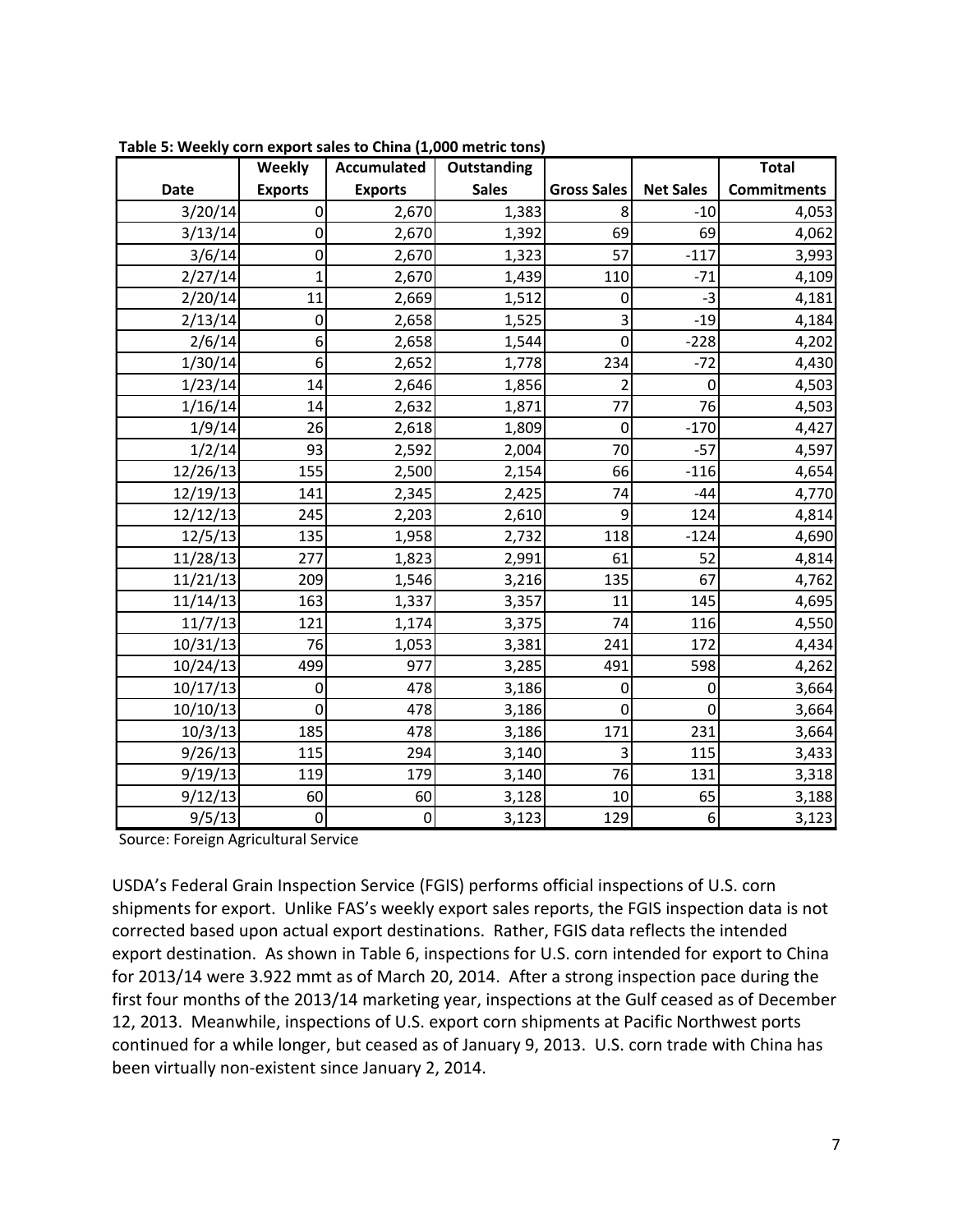|             |                |                |                 |                 |                | <b>Accumulated</b> |
|-------------|----------------|----------------|-----------------|-----------------|----------------|--------------------|
| <b>Date</b> | Gulf           | <b>Pacific</b> | <b>Interior</b> | <b>Atlantic</b> | <b>Total</b>   | <b>Inspections</b> |
| 3/20/14     | 0              | 0              | 0               | 0               | 0              | 3,922              |
| 3/13/14     | $\overline{0}$ | 0              | $\overline{0}$  | 0               | 0              | 3,922              |
| 3/6/14      | $\mathbf 0$    | 0              | 0               | 0               | 0              | 3,922              |
| 2/27/14     | 0              | 0              | 0               | 0               | $\overline{0}$ | 3,922              |
| 2/20/14     | $\overline{0}$ | 0              | O               | $\overline{0}$  | O              | 3,922              |
| 2/13/14     | 0              | 0              | 0               | 0               | 0              | 3,922              |
| 2/6/14      | $\overline{0}$ | 0              | 1               | $\overline{0}$  | $\overline{1}$ | 3,922              |
| 1/30/14     | $\overline{0}$ | 0              | $\overline{0}$  | 0               | O              | 3,920              |
| 1/23/14     | 0              | 0              | 1               | 0               | 1              | 3,920              |
| 1/16/14     | $\overline{0}$ | 0              | 3               | 0               | 3              | 3,919              |
| 1/9/14      | $\overline{0}$ | 3              | 3               | $\overline{1}$  | 7              | 3,915              |
| 1/2/14      | $\overline{0}$ | 129            | 8               | $\overline{2}$  | 139            | 3,909              |
| 12/26/13    | $\overline{0}$ | 132            | 12              | 4               | 149            | 3,770              |
| 12/19/13    | $\overline{0}$ | 173            | 28              | 3               | 204            | 3,621              |
| 12/12/13    | 0              | 183            | 30              | 6               | 218            | 3,417              |
| 12/5/13     | 185            | 229            | 35              | 0               | 448            | 3,199              |
| 11/28/13    | 176            | 327            | 32              | $\overline{1}$  | 536            | 2,750              |
| 11/21/13    | 122            | 196            | 29              | 0               | 347            | 2,214              |
| 11/14/13    | 153            | 185            | 27              | $\overline{2}$  | 367            | 1,868              |
| 11/7/13     | 106            | 0              | 20              | $\overline{2}$  | 128            | 1,501              |
| 10/31/13    | 173            | 0              | 18              | 11              | 201            | 1,372              |
| 10/24/13    | 59             | 0              | 5               | 13              | 77             | 1,171              |
| 10/17/13    | 420            | 0              | 4               | $\overline{2}$  | 426            | 1,094              |
| 10/10/13    | 175            | 0              | 5               | 6               | 186            | 668                |
| 10/3/13     | 176            | 0              | $\overline{2}$  | 9               | 186            | 482                |
| 9/26/13     | 115            | 0              | 0               | $\overline{2}$  | 117            | 295                |
| 9/19/13     | 119            | 0              | $\overline{0}$  | $\overline{0}$  | 119            | 179                |
| 9/12/13     | 60             | 0              | 0               | 0               | 60             | 60                 |
| 9/5/13      | 0              | 0              | 0               | 0               | $\mathbf 0$    | $\mathbf 0$        |

**Table 6: Weekly corn inspections to China from U.S.(1,000 metric tons)**

Source: AMS Report WA-GR101

#### **U.S. Grain Export Industry Information on U.S. Corn Exports to China**

To gain greater understanding than is available through USDA and Bureau of Census export reports, the NGFA and NAEGA asked outside legal counsel to obtain and aggregate information from their member companies on U.S. corn export sales to China for the 2013/14 marketing year. It is believed that the collected aggregated data represents, as of the end of February 2014, most of the U.S. corn export sales to China for the 2013/14 marketing year.

As shown in Table 7, there were 4.561 mmt of U.S. corn sales to China, but only 1.234 mmt of fulfilled sales – significantly less than the 2.67 mmt reported by FAS as of February 27, 2014. The large difference between the industry data and the FAS data may be attributable to a lag in reporting to FAS.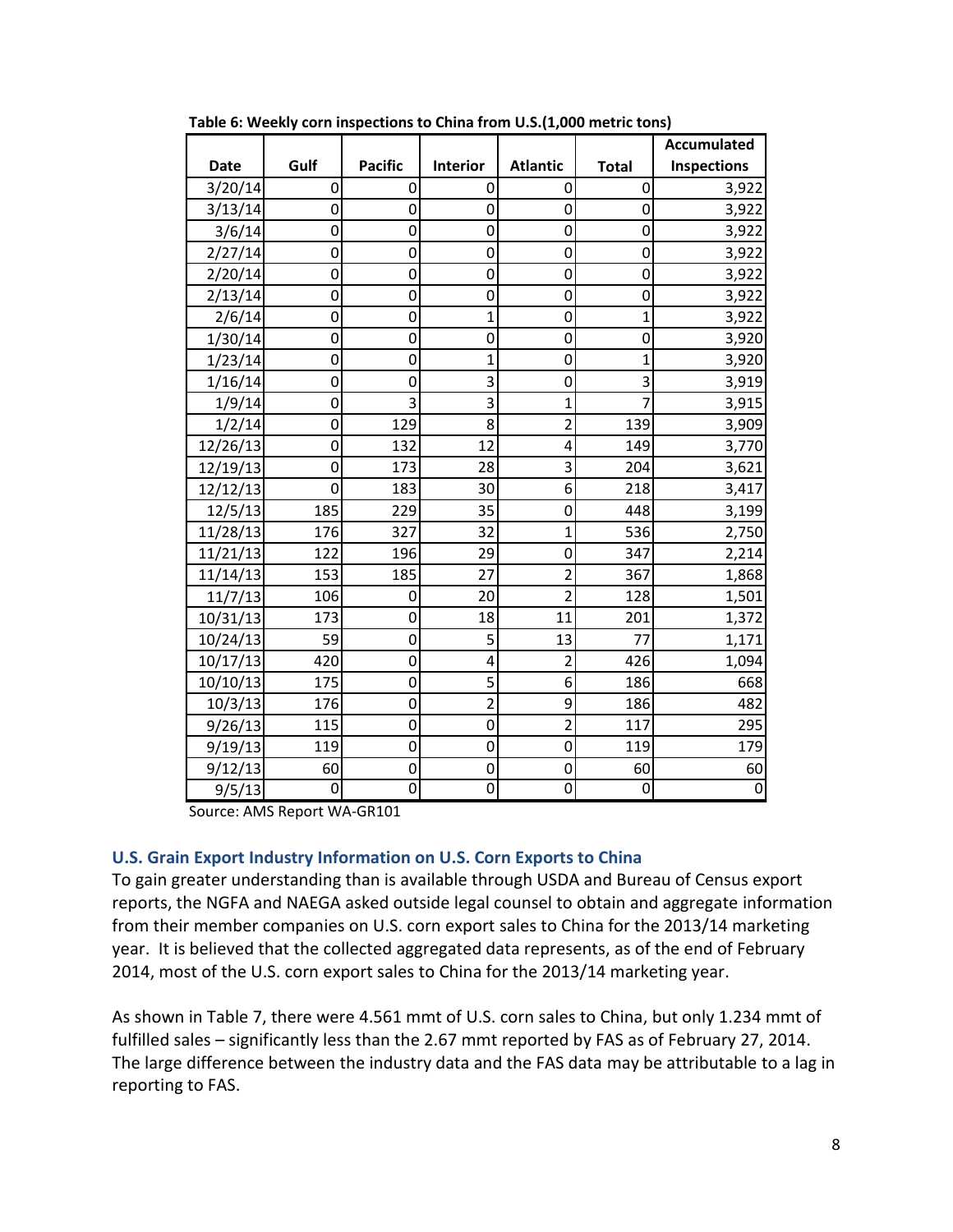Chinese corn shipment rejections before and after discharge, as reported by industry, total 1.45 mmt (0.457 mmt plus 0.993 mmt), which is substantially more than the 908,800 mt reported thus far by the Chinese government. Of significance is the 0.457 mmt reported by the U.S. export industry that was rejected after discharge. Recovering discharge for re-export requires an arduous effort and inordinate amount of time, with resulting economic costs.

Industry data reveals cancelled sales at 0.458 mmt and deferrals at 1.419 mmt. Presumably, deferrals will become cancellations or rolled into next year's sales if the disruption is not remediated in time for shipments to resume during the 2013/14 marketing year.

|                  |                  | Rejected         | Rejected         |                  |                 |       |
|------------------|------------------|------------------|------------------|------------------|-----------------|-------|
| <b>Marketing</b> |                  | after            | before           |                  |                 |       |
| Year             | <b>Fulfilled</b> | <b>Discharge</b> | <b>Discharge</b> | <b>Cancelled</b> | <b>Deferred</b> | Total |
| 2013/14          | L.234            | 457              | 993              | 458              | 1.419           | 4,561 |

**Table 7: 2013/14 U.S. corn sales with China - Industry Information (1,000 metric tons)**

A comparison of U.S. corn export sales to China from the Census Bureau and China corn imports from FAS shows that the United States was China's almost exclusive supplier of imported corn for the 2012/13 marketing year. If the United States would have been China's almost exclusive corn trading partner again in 2013/14, there would have been almost 7 mmt of U.S. corn exported to China during the 2013/14 marketing year had no disruption occurred (7 mmt was USDA's corn import forecast for China prior to the disruption). This calculates to 5.766 mmt (7 mmt – 1.234 mmt of fulfilled export sales) of lost U.S. corn exports attributable to the trade disruption. However, rather than assume the United States "lost" 5.766 mmt in corn export sales, this analysis takes a more conservative approach and assumes the United States lost only 3.327 mmt (4.561 mmt of booked U.S. corn export sales from industry data – 1.234 mmt of fulfilled corn export sales from industry data) of corn export sales to China.

# **Weekly Prices at Terminal Locations**

Prices at major terminal locations for DDGS, corn, soybean meal and soybeans are displayed in Table 8. All four commodities made harvest-time lows during the late September 2013 through early November 2013 time frame, and then began to increase. However, the MIR 162-triggered disruption in the Chinese market caused new lows to be set for DDGS and corn prices in January 2014. Because of China's large share of U.S. DDGS demand, the disruption was detrimental especially for U.S. DDGS prices, which declined by between \$80/mt and \$100/mt at terminal locations in less than a month following the disruption. While corn prices did not suffer a large price loss, the price increase that would have been expected to follow surging exports to China failed to materialize.

Further, soybean meal prices have been affected adversely because of the substitutability of corn, DDGS and soybean meal in livestock and poultry rations. Soybean meal prices had been escalating in November 2013 and December 2013, but suddenly declined \$30/mt in January 2014. Soybean prices did not falter dramatically, but did not escape unscathed either. Soybean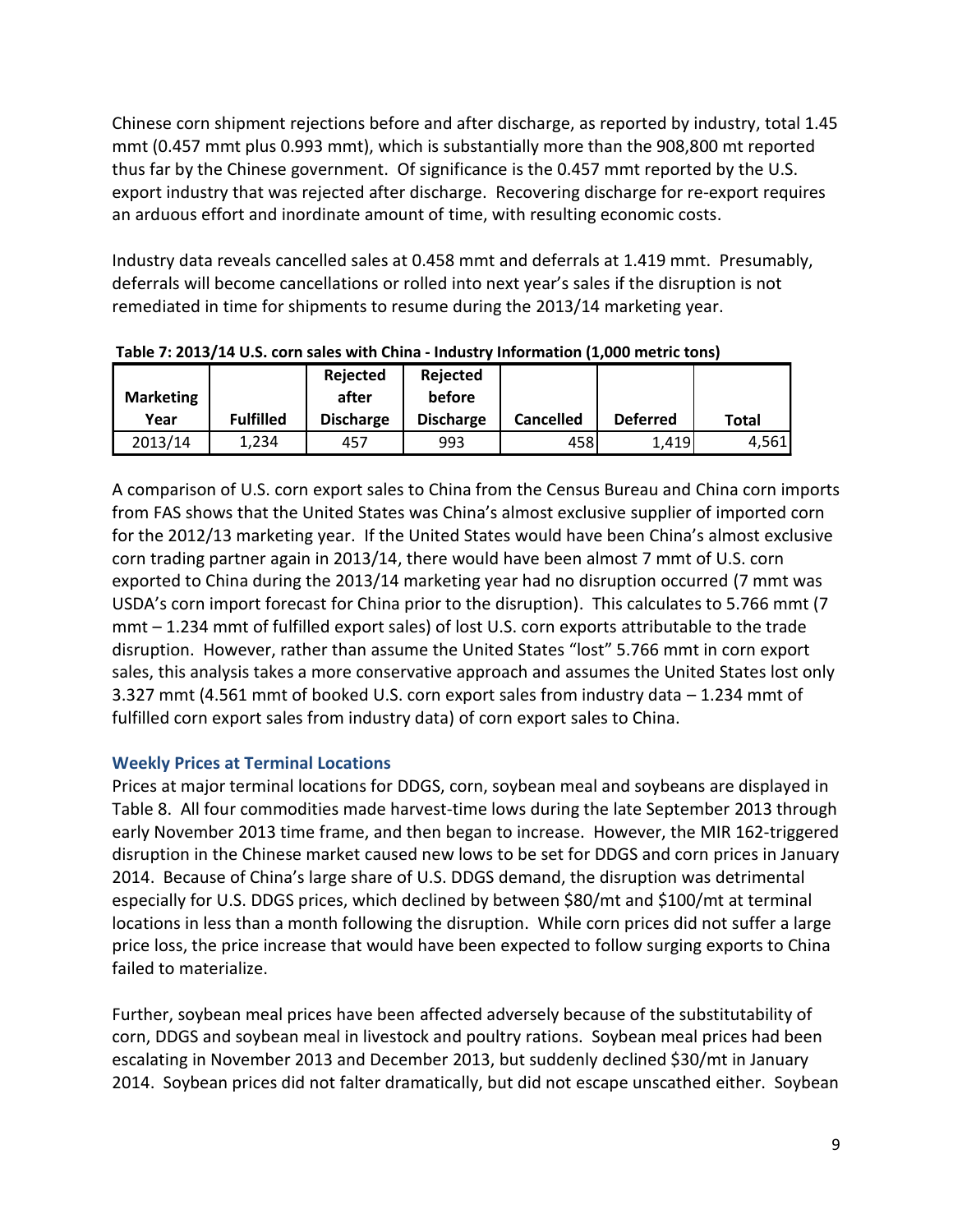bids were affected negatively by lower values for corn and increased risk of finding low levels of MIR 162 in U.S. soybean shipments to China.

|             |       |                  |         |       | Chicago         |                   |          |
|-------------|-------|------------------|---------|-------|-----------------|-------------------|----------|
| <b>Date</b> | Gulf  | <b>PNW</b>       | Chicago | Gulf  | <b>Export</b>   | <b>Central IL</b> | Gulf     |
|             |       | <b>DDGs-----</b> |         |       | --Corn--------- | Soymeal           | Soybeans |
| 3/21/2014   | \$358 | \$369            | \$298   | \$218 | \$187           | \$554             | \$592    |
| 3/14/2014   | \$353 | \$359            | \$298   | \$228 | \$189           | \$528             | \$584    |
| 3/7/2014    | \$364 | \$364            | \$298   | \$226 | \$190           | \$543]            | \$613    |
| 2/28/2014   | \$342 | \$358            | \$287   | \$219 | \$180           | \$569             | \$596    |
| 2/21/2014   | \$320 | \$342            | \$270   | \$215 | \$178           | \$559             | \$579    |
| 2/14/2014   | \$342 | \$333            | \$265   | \$208 | \$173           | \$562             | \$568    |
| 2/7/2014    | \$325 | \$317            | \$259   | \$206 | \$173           | \$556             | \$562    |
| 1/31/2014   | \$303 | \$303            | \$254   | \$204 | \$169           | \$533             | \$548    |
| 1/24/2014   | \$298 | \$295            | \$254   | \$200 | \$172           | \$525             | \$550    |
| 1/17/2014   | \$281 | \$287            | \$254   | \$196 | \$165           | \$522             | \$570    |
| 1/10/2014   | \$270 | \$278            | \$248   | \$201 | \$168           | \$522             | \$555    |
| 1/3/2014    | \$231 | \$259            | \$204   | \$197 | \$165           | \$522             | \$548    |
| 12/27/2013  | \$281 | <b>NA</b>        | \$267   | \$199 | \$166           | \$551             | \$565    |
| 12/20/2013  | \$314 | \$325            | \$281   | \$201 | \$169           | \$555             | \$568    |
| 12/13/2013  | \$336 | \$331            | \$292   | \$197 | \$166           | \$541             | \$564    |
| 12/6/2013   | \$331 | \$322            | \$287   | \$199 | \$168           | \$534             | \$563    |
| 11/29/2013  | \$336 | \$324            | \$281   | \$197 | \$164           | \$534             | \$557    |
| 11/22/2013  | \$314 | \$320            | \$292   | \$200 | \$166           | \$505             | \$557    |
| 11/15/2013  | \$303 | \$309            | \$292   | \$201 | \$164           | \$505             | \$544    |
| 11/8/2013   | \$284 | \$292            | \$271   | \$199 | \$166           | \$479             | \$551    |
| 11/1/2013   | \$300 | \$303            | \$276   | \$201 | \$166           | \$479             | \$537    |
| 10/25/2013  | \$303 | \$306            | \$287   | \$204 | \$171           | \$504             | \$552    |
| 10/18/2013  | \$294 | \$297            | \$276   | \$203 | \$170           | \$484             | \$548    |
| 9/27/2013   | \$298 | \$290            | \$270   | \$203 | \$173           | \$495             | \$557    |
| 9/20/2013   | \$292 | \$301            | \$287   | \$203 | \$172           | \$524             | \$556    |
| 9/13/2013   | \$298 | \$306            | \$289   | \$209 | \$175           | \$606             | \$583    |
| 9/6/2013    | \$291 | \$299            | \$289   | \$216 | \$220           | \$602             | \$588    |

**Table 8: Weekly prices for DDGS, corn, soybean meal and soybeans (\$ per metric ton)**

Source: U.S. Department of Agriculture, Agricultural Marketing Service.

## **Losses for U.S. Corn Exporters**

A large quantity of U.S. corn export sales to China for the 2013/14 marketing year were made before the beginning of the 2013/14 marketing year. In the months prior to the 2013/14 marketing year, corn prices were as much as \$3/bu. (or \$118/mt) greater than in mid-November 2013 through January 2014, when shipments were rejected and/or diverted, or cancelled/deferred. Thus, the negated U.S. corn export sales to China were of greater value than the replacement sales.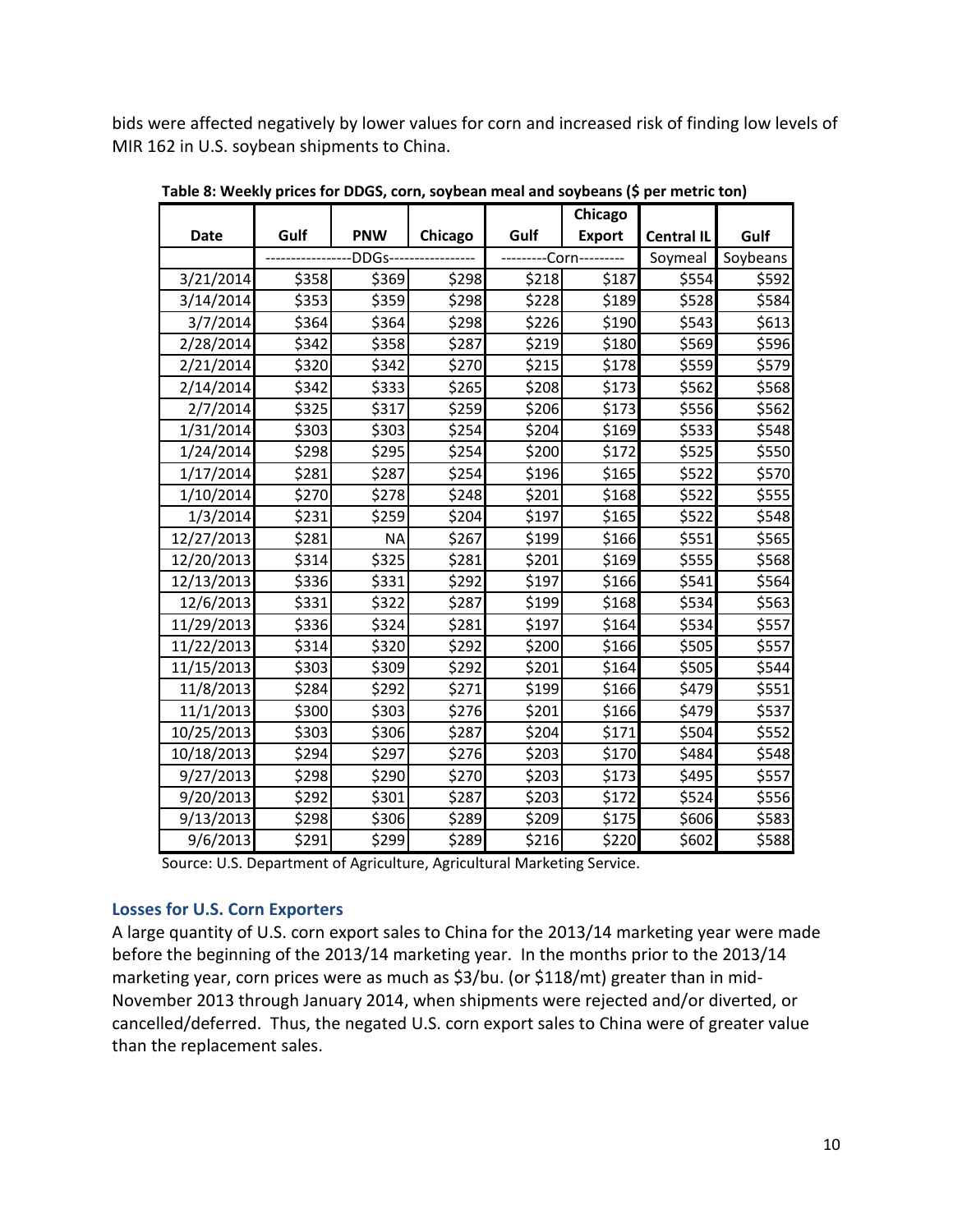For this analysis, export sales prices for the rejected, cancelled and deferred corn sales are assumed conservatively to be \$50/mt greater than market prices in mid-November 2013 through January 2014, when the bulk of the deliveries to China were scheduled to be executed. The penalty for cancelled sales that was assessed by the Chinese on U.S. exporters for failing to deliver approved corn also is included in the estimated \$50/mt price loss. This analysis assumes deferred sales eventually will be cancelled. Based upon data provided by U.S. exporters for purposes of this analysis, the total volume of rejected (1.45 mmt), cancelled (0.458 mmt), plus deferred sales (1.419 mmt) is 3.327 mmt. A \$50/mt price decline on 3.327 mmt of lost corn exports rounds to \$166 million.

In addition, the countries that took delivery of the rejected corn almost assuredly would have negotiated a discount for early delivery on existing sales. Further, new sales would have been discounted even more given the compromised negotiating leverage of U.S. corn exporters. It is plausible to estimate U.S. corn exporters conservatively may have lost another \$30/mt on the sale of diverted corn, since they were placed in a compromised economic position. U.S. exporter-provided data shows 1.45 mmt of rejected corn; all of this corn is assumed to have been diverted for sale to another country. A \$30/mt price loss on 1.45 mmt of corn rounds to \$44 million.

Finally, freight rates from the U.S. Gulf to China were approximately \$50/mt in December 2013 when the majority of the rejections and/or diversions occurred. Contracted shipment time for loading at the U.S. Gulf through discharging at China is assumed to be 25 days. Daily demurrage is assumed to equal \$2/mt (\$50/mt freight rate / 25 days). If the rejections and/or diversions added five demurrage days to the contracted shipment time, the demurrage loss would be \$10/mt (\$2/mt x 5 days).

According to data collected from U.S. corn exporters for this analysis, the volume of corn rejected after discharge is 0.457 mmt, and the volume of corn rejected before discharge is 0.993 mmt. This totals 1.45 mmt. A \$10/mt demurrage loss on 1.45 mmt calculates to approximately \$15 million in demurrage costs. This estimate represents the low-side for demurrage costs because costs for recovering discharged corn for re-export may be substantially higher.

Adding the \$166 million market price loss on unfulfilled export sales, \$44 million price loss attributable to compromised U.S. exporter economic position on diverted sales and \$15 million demurrage loss equals a \$225 million loss for U.S. corn exporters.

Importantly, not included in this analysis are likely losses of U.S. corn export sales that may have been made in 2013/14 were it not for the disruption in sales and shipments to China resulting from MIR 162. Also not included in the analysis of costs to U.S. corn exporters are the damages from export disruptions for DDGS and soybeans.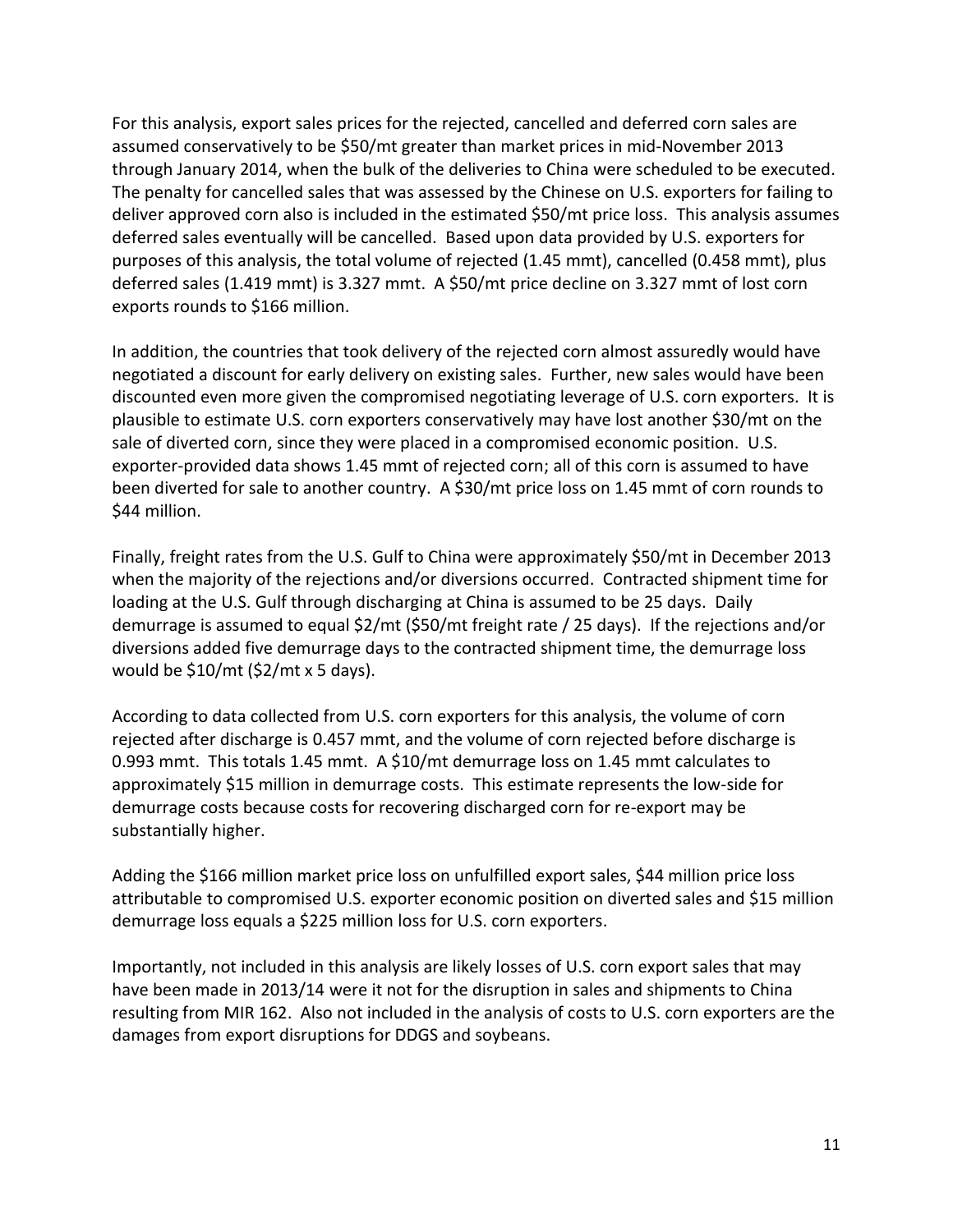### **Losses for U.S. Grain Value Chain**

The interconnectivity of the grains markets suggests losses that affect corn, the largest U.S. grain in terms of volume, will affect other grains negatively, as well. However, for this analysis, losses are only estimated for corn, DDGS and soybeans.

#### **Corn**

The effect of Chinese rejections on U.S corn prices is harder to estimate. A large price decrease did not occur, but reports of corn price losses were as much as \$0.50/bu. To be extremely conservative, a price model was created that assumes one-half of the 3.327 mmt of lost U.S. corn export sales to China will be replaced by increased U.S. domestic feed use, while the other one-half will accumulate to U.S. corn stocks. The model estimates that U.S. national average corn prices would be \$0.11/bu. greater if the MIR 162-related trade disruptions had not occurred. This is equivalent to a 2.4% price impact. The \$0.11/ bu. impact is assessed for the last nine months of the marketing year, since the corn rejections began in mid-November 2013 and may not resume this marketing year.

The 2013 U.S. corn crop is assumed to be marketed to end users evenly throughout the marketing year. As of March 2014, USDA projected U.S. corn production for the 2013 crop at 13.925 billion bushels. Meanwhile, marketings during the last nine months of the marketing year to end users were estimated to be 10.4 billion bushels. A \$0.11/bu. price decline apportioned over 10.4 billion bushels results in a loss of \$1.144 billion for farmers selling corn.

## **DDGS**

After the DDGS trade disruption occurred at the end of 2013, DDGS prices at terminal locations declined between \$80/mt and \$100/mt in January 2014. Prices subsequently have retraced the price loss, but a discount likely still exists. For this analysis, a DDGS price loss equivalent to the modeled corn price loss is assumed because of the substitutability of corn and DDGS in livestock and poultry feed rations. The modeled price loss for corn is 2.4%, and applying 2.4% to an assumed \$300/mt national average DDGS price equals \$7/mt. Similarly to the corn analysis, DDGS marketings for the last nine months of the 2013/14 marketing year are assumed to be consistent throughout the marketing year.

Approximately 17 pounds of DDGS are produced from every 56-pound bushel of corn used for ethanol manufacturing. Applying this ratio to USDA's March 2014 estimate of 5 billion bushels of corn used to produce ethanol for 2013/14 results in a DDGS production estimate of 38.555 mmt. The share of the annual DDGS production estimate over the last nine months of the marketing year is 28.9 mmt. Multiplying a \$7/mt loss by 28.9 mmt results in a \$202 million loss to sellers of DDGS.

#### **Soybeans**

Soybean bids were affected negatively by lower values for soybean meal and increased risk of detecting adventitious presence of MIR 162 in U.S. soybean shipments to China. Moreover, some U.S. corn exporters that also export soybeans have reported there have been reduced and cancelled sales stemming from the possibility of MIR 162 detection in soybean shipments.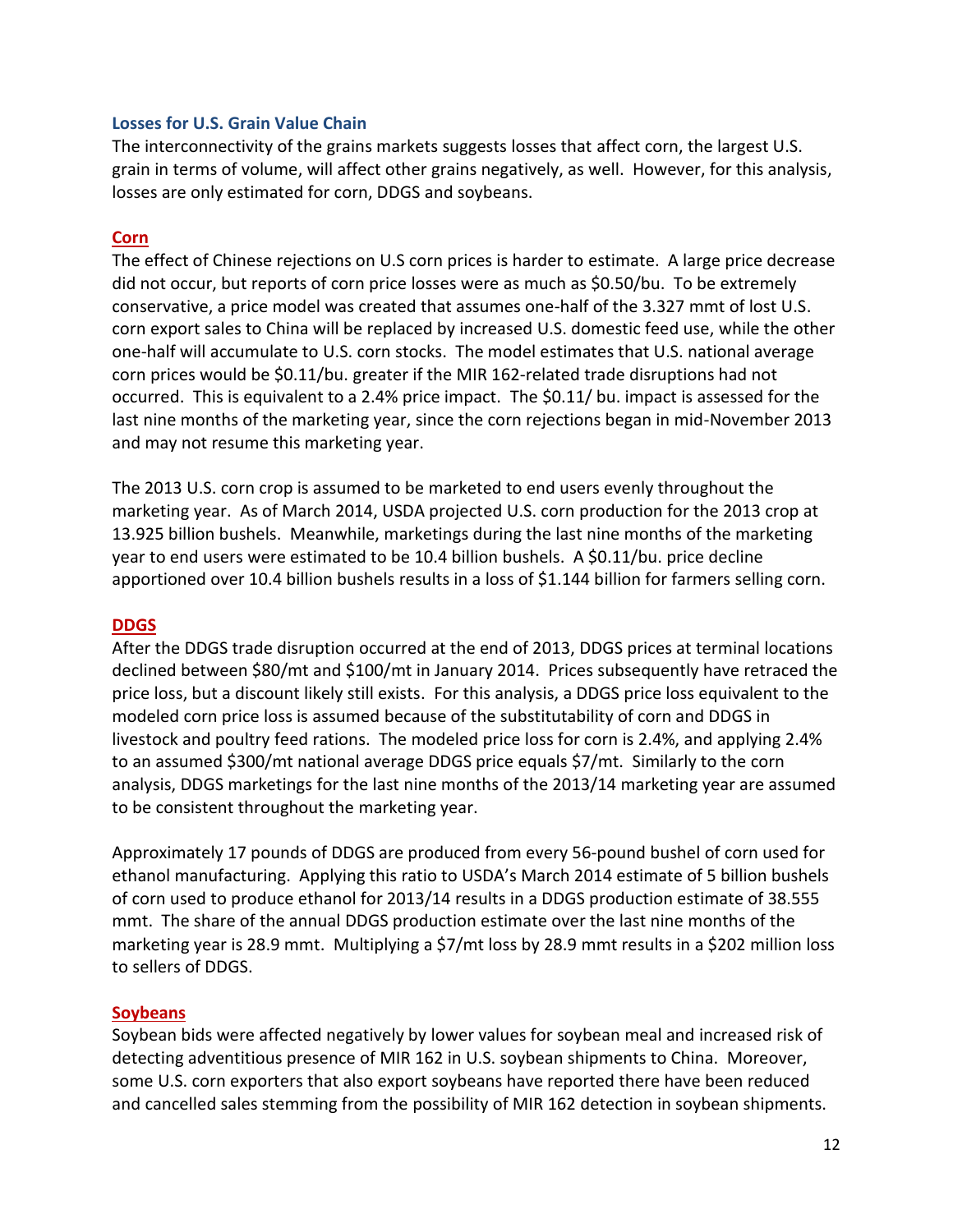In this regard, NGFA and NAEGA are aware that several shipments of soybeans have been tested and detained by China after the detection of MIR 162.

After reaching \$568/mt at the Gulf on December 20, 2013, soybean prices declined to \$548/mt on January 3, 2014. In the ensuing months, soybean prices have reached higher levels. But a price-depressing impact still exists because of the overhanging trade uncertainty that results in the incorporation of increased risk premiums in commercial pricing, which, in turn, reduce U.S. prices.

The Chinese import market is very important for U.S. soybeans, and trade uncertainty in this market can be very harmful to U.S. soybean prices. The importance of U.S. soybean exports to China is reinforced by USDA's projection that China's soybean import market will be 69 mmt in 2013/14, and that the United States will export 46% of its 2013 soybean crop. As of March 20, 2014, more than two-thirds of U.S. soybean export sales for the 2013/14 marketing year were to China.

Because of the uncertain trade environment for U.S. exports to China and the price linkage between other affected feedstuffs and soybean prices, the 2.4% modeled corn price loss is applied to the March 2014 national average soybean price of \$12.95/bu. This results in a price loss of a \$0.31/bu. during the last nine months of the 2013/14 marketing year for U.S. soybeans. To be extremely conservative and acknowledge that whole U.S. soybeans may not be as linked to U.S. corn prices as DDGS and soybean meal, the \$0.31/bu. estimate is more than halved to \$0.15/bu. for purposes of this analysis.

As of March 2014, USDA projects U.S. soybean production for the 2013 crop at 3.289 billion bushels. Marketings during the last nine months of the marketing year to end users are estimated to be 2.5 billion bushels. A \$0.15/bu. price loss applied to 2.5 billion bushels results in a cumulative loss of \$375 million for farmers selling soybeans.

## **Total Losses for U.S. Grain Value Chain**

As presented previously, the following total economic losses are estimated for the U.S. grain value chain: 1) \$225 million to corn exporters; 2) \$1.144 billion for farmers selling corn; 3) \$202 million to sellers of DDGS; and 4) \$375 million for farmers selling soybeans. These losses total \$1.95 billion. A range of \$1 billion to \$2.9 billion is estimated around the \$1.95 billion midpoint estimate to acknowledge that the assumed price losses may have been more or less than estimated.

# **Summary**

USDA currently is projecting Chinese corn imports will reach 22 mmt by 2023, which if realized would account for nearly half of the projected growth in total world corn trade. However, if the MIR 162-related trade disruption continues, other corn exporting nations, such as Ukraine, are capable of replacing the United States as the principal corn exporter to China.